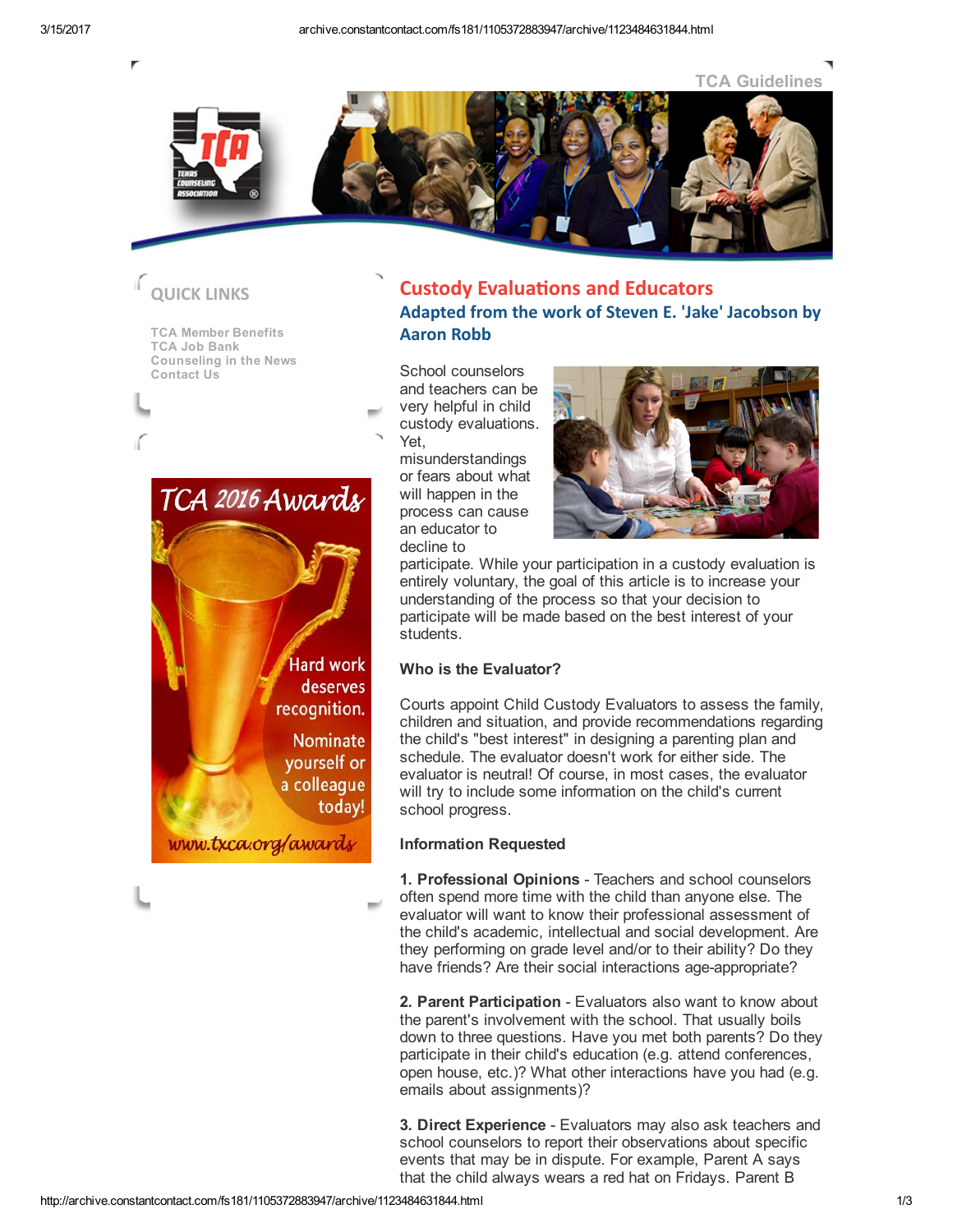says that the hat is blue. Educators may be asked if either of these are true and, more importantly, what did they observe about hats worn on Friday and the impact on the child. The difference in "witness" questions is we are relying on dynamic observations rather than educational assessments.

#### Common Concerns

Generally, a decision not to participate in a custody evaluation is based on concerns about the process. In this section we identify and address some of those concerns:

A. Fear of "Gotcha" - Teachers and school counselors may be concerned that the evaluator will attribute something to them that is inaccurate. For this reason, evaluators request written responses. In the rare circumstances that there is a follow-up interview, a written summary of the interview is sent to the educator for their final approval before it is submitted to the court.

B. "I don't want to get involved" - It is understandable that teachers and school counselors want to stay neutral in custody disputes. Whether or not they participate in the evaluation, the court is going to rule on the dispute. That ruling will impact that child's future. If the people who know the most about this child's academic and educational experience don't participate, the decision of the court just won't be as good.

C. "I don't want to end up in court" - When the evaluator's report includes input from the child's teacher or school counselor, they rarely get subpoenaed. The risk of being subpoenaed, deposed or called to testify is greater when an educator refuses to participate in the social study because the litigants' attorneys start wondering if the educator has some information on this family that will help their case.

D. "I don't want to pick a side" - Evaluators never ask a teacher or school counselor to pick a side. You are asked just to report your observations; you are neutral. The evaluator makes a recommendation to the court. The court makes the decision. Educators don't get a vote.

**E. Confidentiality** - Speaking with the evaluator is not a violation of confidentiality. The Federal Education Rights and Privacy Act. FERPA (34 CFR § 99.31) says that schools must have written permission from the parent or eligible student in order to release any information from a student's education record. A teacher or school counselor will only be contacted if the parents have authorized the release of their child's information to the evaluator.

Providing objective information and observations to a Child Custody Evaluator can reap great benefit for your students and keep you out of court! The Child Custody Evaluator's goal is to have the best comprehensive information regarding the children involved in our cases. We appreciate your assistance in helping these children through this difficult time.

Aaron Robb, PhD is a TCA member and owner of Forensic Counseling Services.